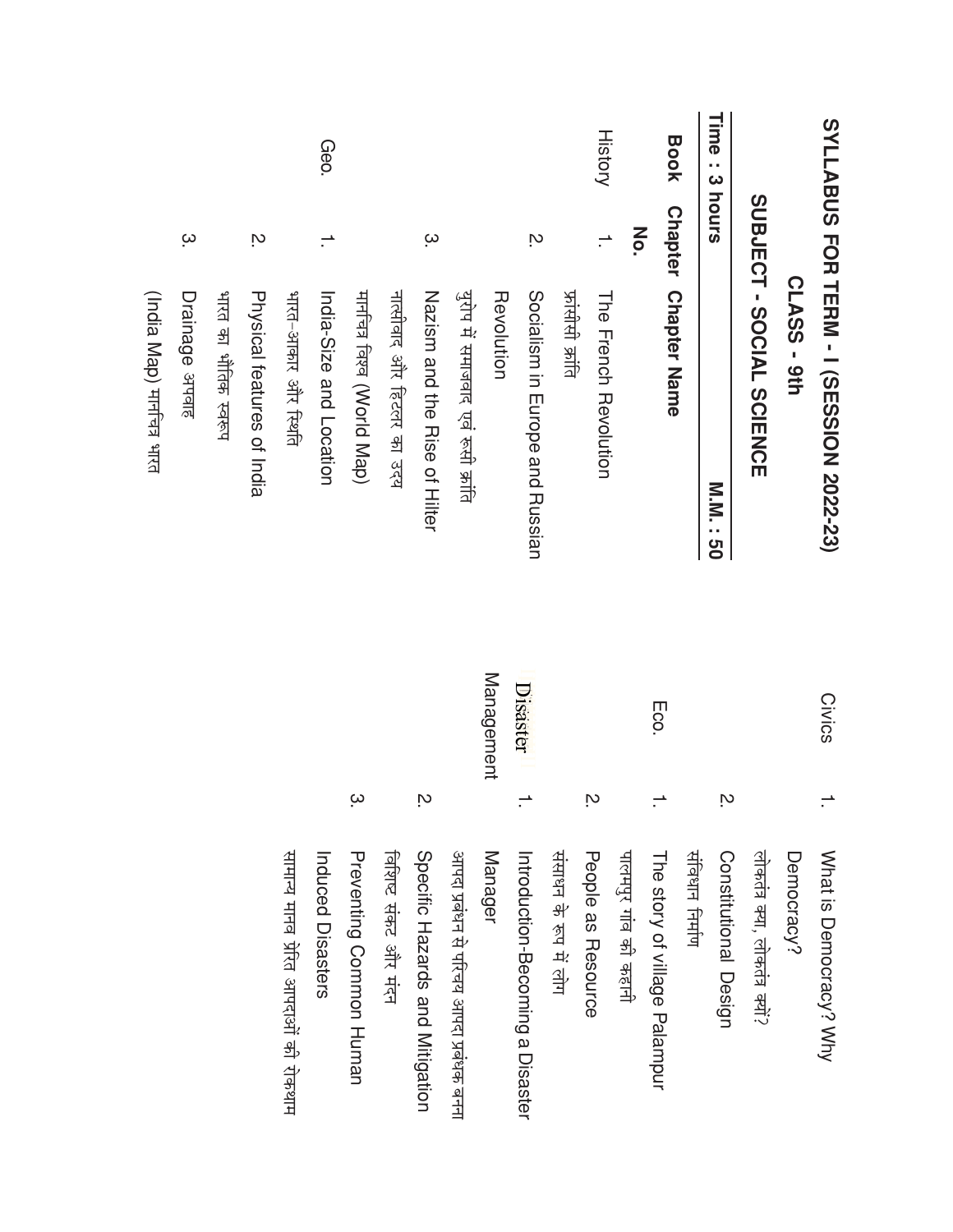|                |                | SYLLABUS FOR TERM - II (SESSION 2022-23) |                   | ო<br>.   |
|----------------|----------------|------------------------------------------|-------------------|----------|
|                |                | CLASS - 9th                              |                   |          |
|                |                | SUBJECT - SOCIAL SCIENCE                 | Eco.              | $\omega$ |
| Time<br><br>ယ  | hours          | <b>N.N. 190</b>                          |                   |          |
| <b>Book</b>    |                | <b>Chapter Chapter Name</b>              |                   | 4.       |
|                | Μo.            |                                          |                   |          |
| <b>History</b> | 4.             | Forest Society and Colonialism           | Disaster          | 4.       |
|                |                | वन्य समाज एवं उपनिवेशवाद                 | <b>Management</b> |          |
|                | ņ.             | Pastoralists in the modern xorld         |                   | C.       |
|                |                | आधुनिक विश्व में चरवाहे                  |                   |          |
|                |                | मार्नाच्च (विश्व) (World Map)            |                   |          |
| Geo.           | 4.             | <b>Climate derarg</b>                    |                   |          |
|                | ო.             | Natural vegetation and Wild life         |                   |          |
|                |                | प्राकृतिक वनस्पति व वन्य प्राणी          |                   |          |
|                | <u>ှ</u>       | Population                               |                   |          |
|                |                | जनसभा                                    |                   |          |
|                |                | मार्नाचत्र भारत (India Map)              |                   |          |
| Civics         | $\dot{\infty}$ | (Electoral Politics)                     |                   |          |
|                |                | चुनावी राजनीति                           |                   |          |
|                | 4.             | Working of Institutions                  |                   |          |
|                |                | संस्थाओं का कामकान                       |                   |          |

आपदा प्रबंधन के लिए सामुदायिक नियोजन

Management

Are you prepared?

Tips for safety in schools and

Community Planning for Disaster

भारत में खाद्य सुरक्षा

Food Security in India

Poverty as a challenge

लोकतांत्रिक अधिकार

Democratic Rights

निर्धनता एक चुनौती

सुरक्षा युक्तियाँ

क्या आप तैयार है? विद्यालयों और घरों में

Homes